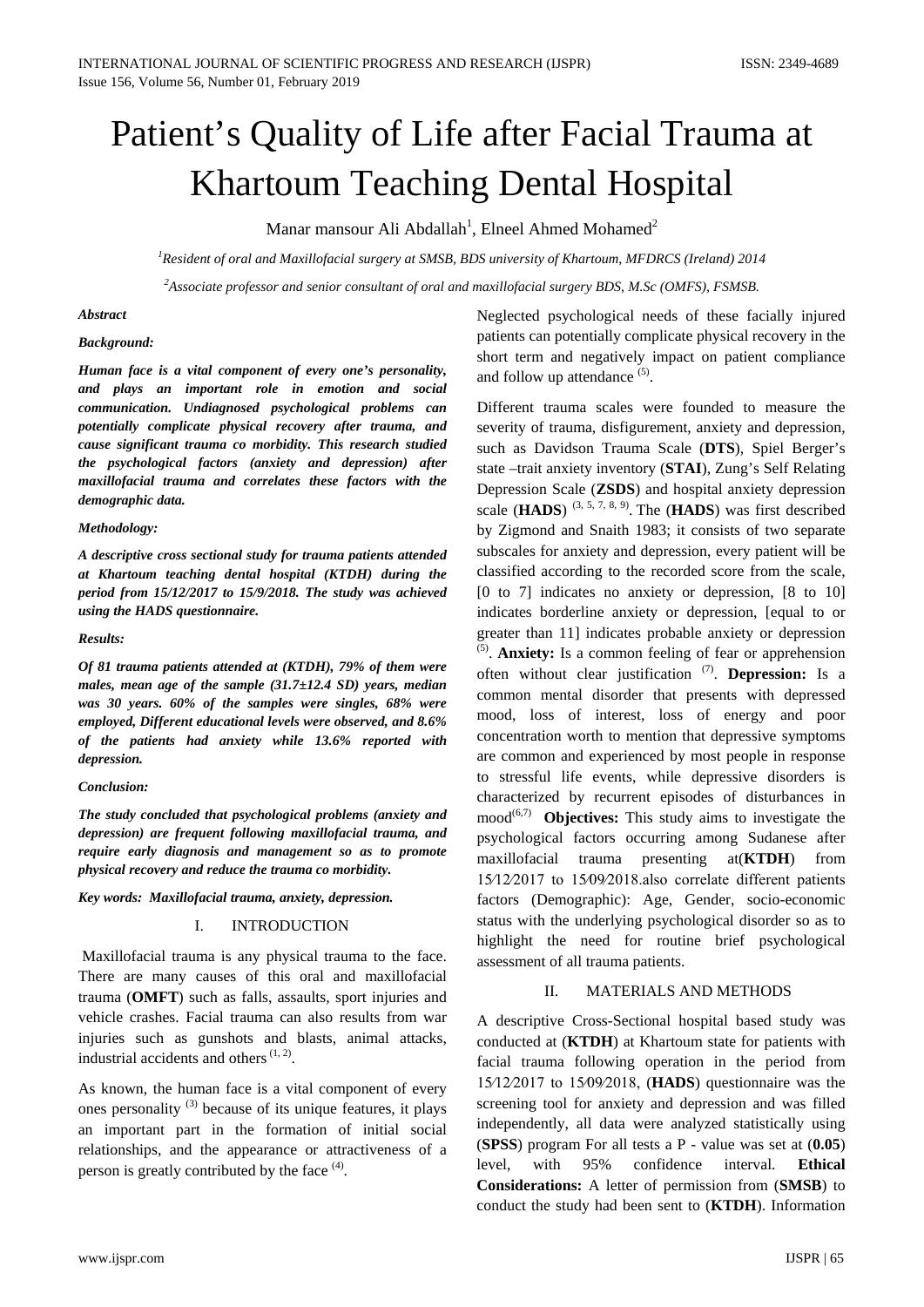was treated with confidentiality and no patient name was mentioned.

#### III. RESULTS

#### IV. **Table (3-1): Descriptive statistics for age**

| (n)                   | <b>Valid</b>   | 79   |
|-----------------------|----------------|------|
|                       | <b>Missing</b> | 2    |
| Mean                  |                | 31.7 |
| <b>Median</b>         | 30.0           |      |
| <b>Std. Deviation</b> | 12.4           |      |
| Range                 | 18-80          |      |

# **Figure (3-1): figure show Gender of patient's sample**



**Figure (3-2): Histogram for age**



**Figure (3-3): Educational level**



**Figure (3-4): Marital status**



**Figure (3-5): Working status**

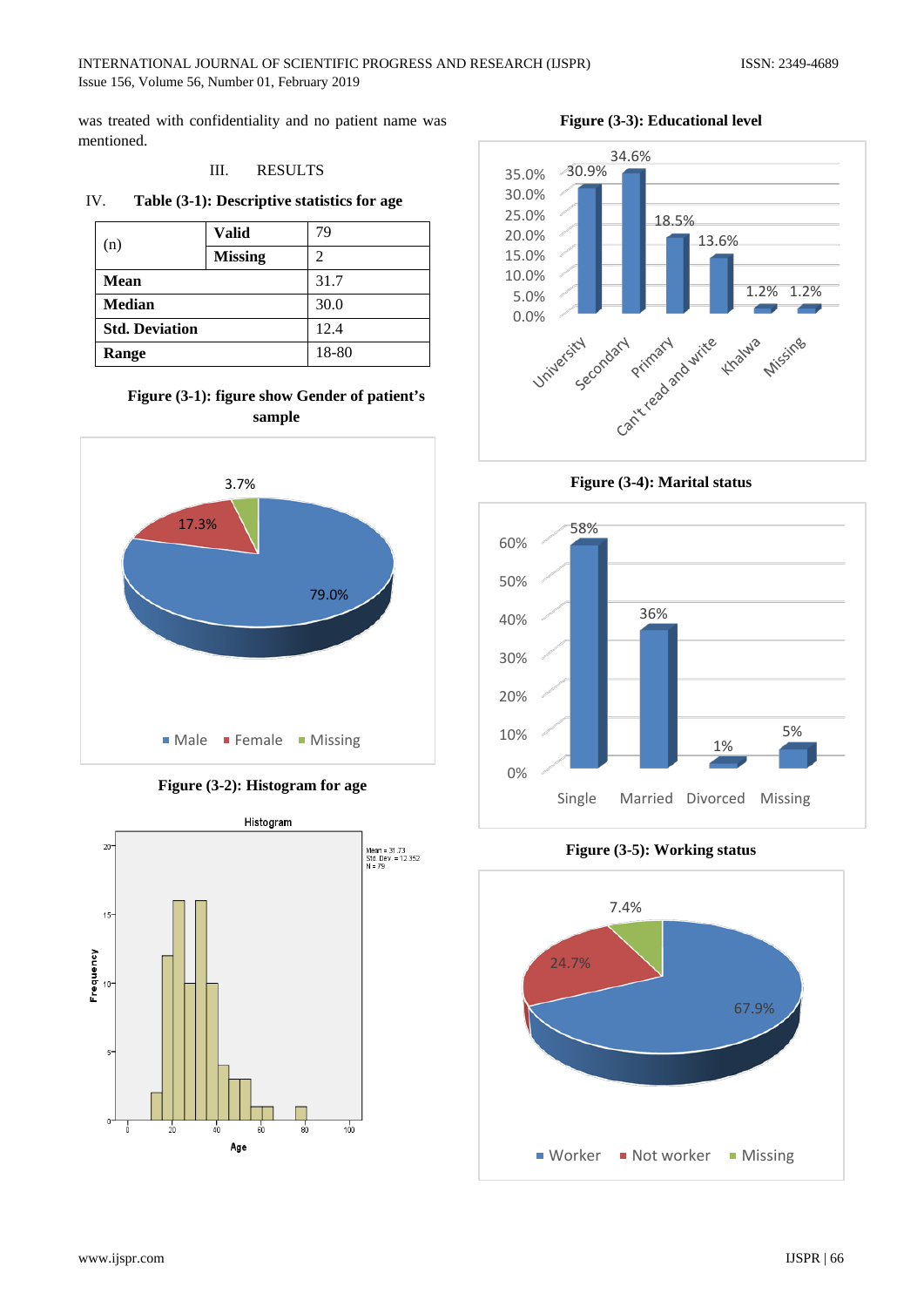## INTERNATIONAL JOURNAL OF SCIENTIFIC PROGRESS AND RESEARCH (IJSPR) ISSN: 2349-4689 Issue 156, Volume 56, Number 01, February 2019

| <b>Status</b>   | Frequency | Percent |
|-----------------|-----------|---------|
| Normal          | 65        | 80.2    |
| Borderline case | Q         | 11.1    |
| Abnormal case   |           | 8.6     |
| Total           | 81        | 100     |

# **Table (3-2): Anxiety**

# **Table (3-3): Depression**

| <b>Status</b>   | Frequency | Percent |
|-----------------|-----------|---------|
| Normal          | 56        | 69.1    |
| Borderline case | 14        | 17.3    |
| Abnormal case   | 11        | 13.6    |
| Total           | 81        | 100     |

## **Table (3-4): Association between gender and Anxiety:**

|        |        |        | Anxiety            |                  |       |         |
|--------|--------|--------|--------------------|------------------|-------|---------|
|        | Gender | Normal | Borderline<br>case | Abnormal<br>case | Total | P-value |
| Male   | (n)    | 53     | 6                  | 5                | 64    |         |
|        | $\%$   | 82.8%  | 9.4%               | 7.8%             | 100%  |         |
| Female | (n)    | 10     | 3                  |                  | 14    | 0.441   |
|        | %      | 71.4%  | 21.4%              | 7.1%             | 100%  |         |
| Total  | (n)    | 63     | 9                  | 6                | 78    |         |
|        | $\%$   | 80.8%  | 11.5%              | 7.7%             | 100%  |         |

# **Table (3-5): Association between gender and Depression:**

|              |               | <b>Depression</b> |                           |                  |              |                |
|--------------|---------------|-------------------|---------------------------|------------------|--------------|----------------|
|              | <b>Gender</b> | <b>Normal</b>     | <b>Borderline</b><br>case | Abnormal<br>case | <b>Total</b> | <b>P-value</b> |
| <b>Male</b>  | (n)           | 47                | 10                        | 7                | 64           |                |
|              | %             | 73.4%             | 15.6%                     | 10.9%            | 100%         |                |
| Female       | (n)           | 7                 | $\overline{4}$            | 3                | 14           | 0.266          |
|              | $\%$          | 50.0%             | 28.6%                     | 21.4%            | 100%         |                |
| <b>Total</b> | (n)           | 54                | 14                        | 10               | 78           |                |
|              | $\%$          | 69.2%             | 17.9%                     | 12.8%            | 100%         |                |

## **Table (3-6): Correlation between anxiety and depression**

|         |                        | Anxiety | depression |
|---------|------------------------|---------|------------|
|         | Pearson<br>Correlation |         | $.745***$  |
| Anxiety | P-Value                |         | .000       |
|         | (n)                    | 81      |            |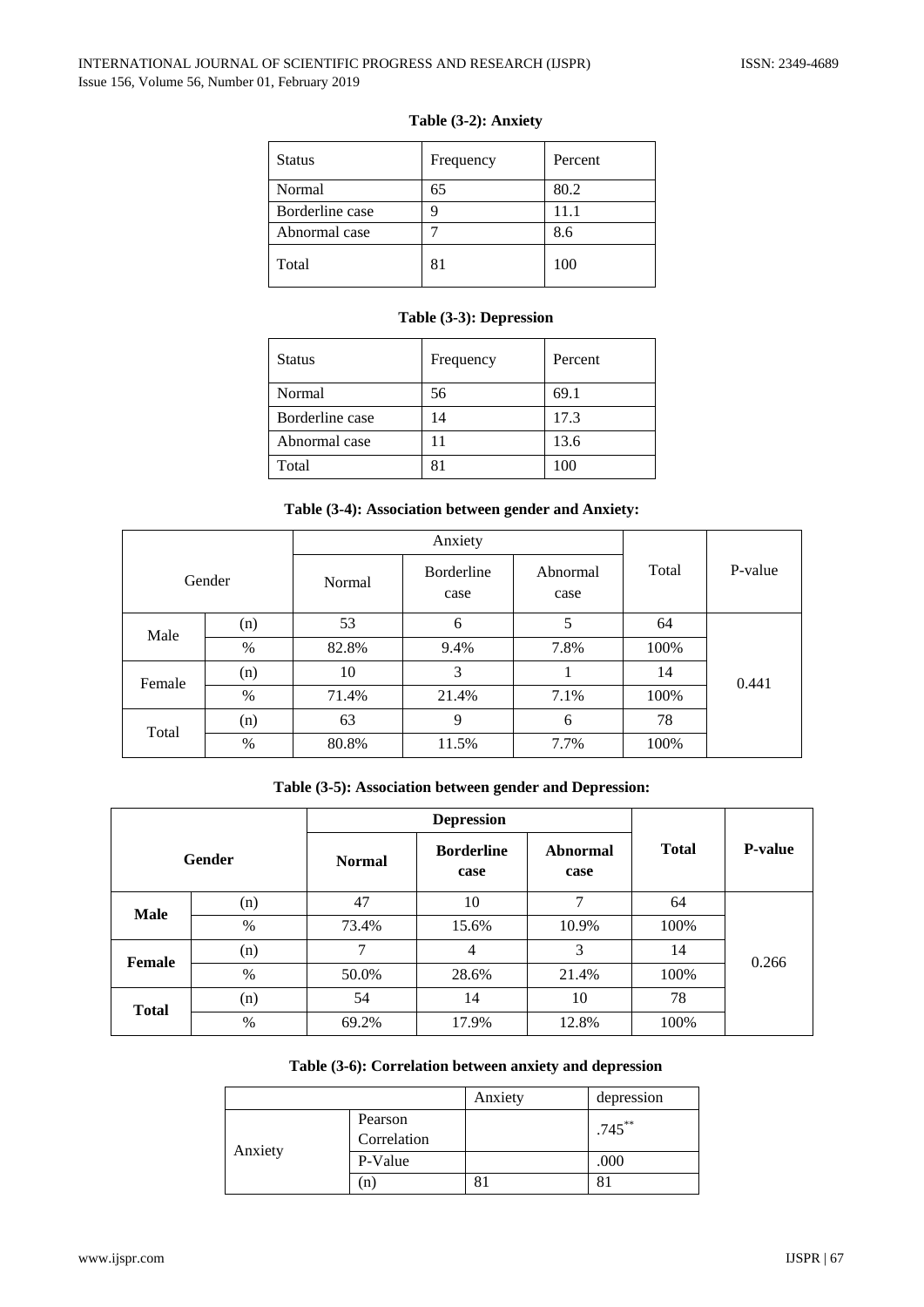|            | Pearson<br>Correlation | $.745***$ |  |
|------------|------------------------|-----------|--|
| depression | P-Value                | .000      |  |
|            | n                      | oі        |  |

#### **Table (3-7): Correlation between age, anxiety and depression**

|            |                            | Age        | Anxiety    | Depression |
|------------|----------------------------|------------|------------|------------|
|            | <b>Pearson Correlation</b> |            | $-.314***$ | $-.140$    |
| Age        | P-value                    |            | .005       | 0.219      |
|            | (n)                        | 79         | 79         | 79         |
| Anxiety    | <b>Pearson Correlation</b> | $-.314$ ** |            | $.475***$  |
|            | P-value                    | .005       |            | .000       |
|            | (n)                        | 79         | 81         | 81         |
|            | <b>Pearson Correlation</b> | $-.140$    | $.475***$  |            |
| Depression | P-value                    | .219       | .000       |            |
|            | (n)                        | 79         | 81         | 81         |

# **Table (3-8): Spearman rank correlation between education, anxiety and depression**

| Variable with<br>education | <b>Coefficient</b> | <b>P-Value</b> |
|----------------------------|--------------------|----------------|
| Anxiety                    | $-0.314$           | 0.005          |
| Depression                 | $-0.140$           | 0.219          |

#### **Table (3-10): Association between marital status and anxiety**

|                |      | Anxiety |                           |                  |       |         |
|----------------|------|---------|---------------------------|------------------|-------|---------|
| Marital status |      | Normal  | <b>Borderline</b><br>case | Abnormal<br>case | Total | P-value |
|                | (n)  | 35      | 8                         | 5                | 48    |         |
| Single         | $\%$ | 72.9%   | 16.7%                     | 10.4%            | 100%  |         |
|                | (n)  | 26      | 1                         | $\overline{2}$   | 29    |         |
| Married        | $\%$ | 89.7%   | 3.4%                      | 6.9%             | 100%  | 0.017   |
|                | (n)  | 61      | 9                         | 7                | 77    |         |
| Total          | $\%$ | 79.2%   | 11.7%                     | 9.1%             | 100%  |         |

# **Table (3-10): Association between marital status and depression**

|         | Marital status | Normal | Borderline<br>case | Abnormal case | Total | P value |
|---------|----------------|--------|--------------------|---------------|-------|---------|
|         | (n)            | 30     | 9                  | 9             | 48    |         |
| Single  | $\%$           | 62.5%  | 18.8%              | 18.8%         | 100%  |         |
|         | (n)            | 23     | 4                  | 2             | 29    |         |
| Married | $\%$           | 79.3%  | 13.8%              | 6.9%          | 100%  | 0.249   |
|         | (n)            | 53     | 13                 | 11            | 77    |         |
| Total   | $\%$           | 68.8%  | 16.9%              | 14.3%         | 100%  |         |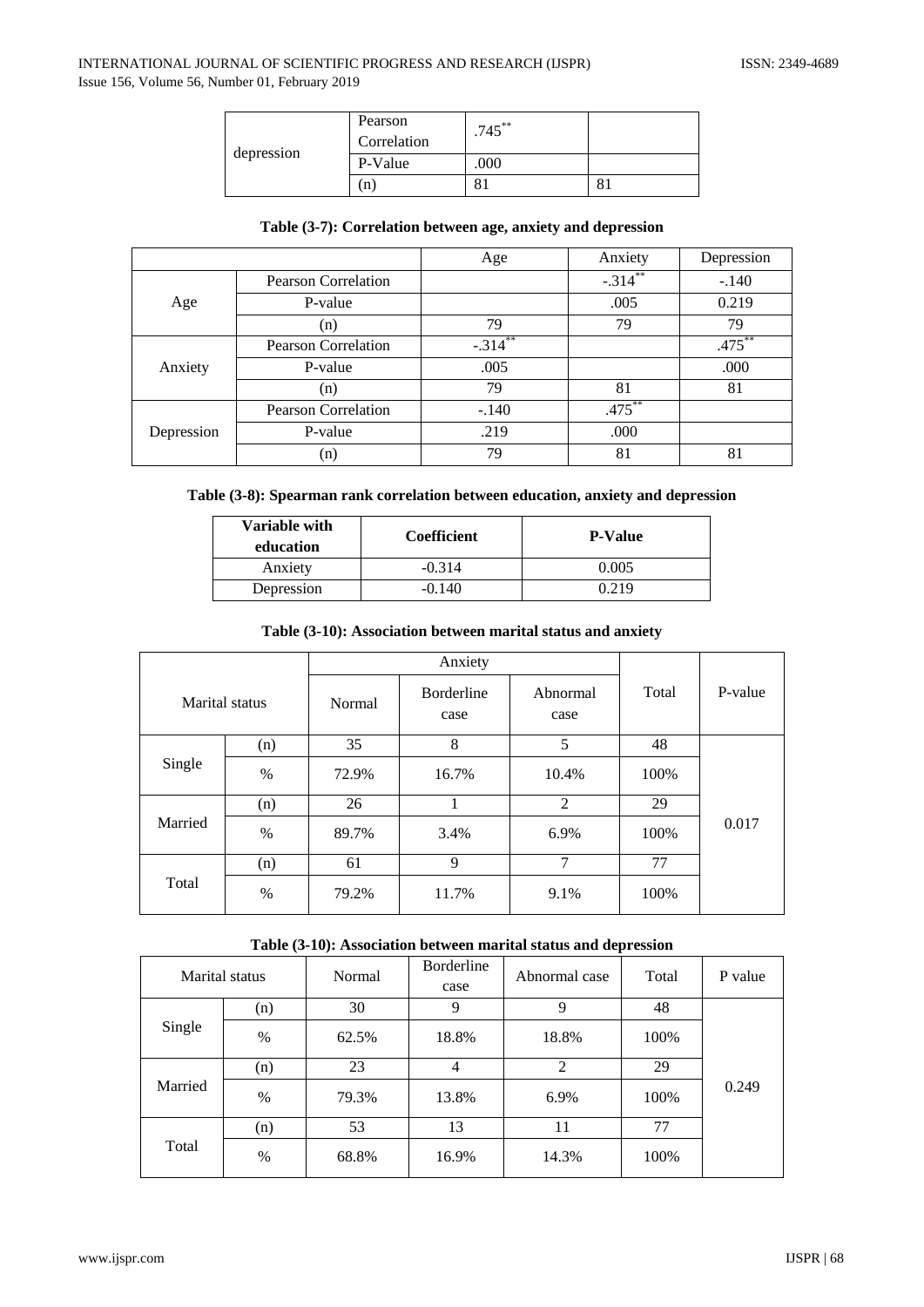| Working status |      | Anxiety |                    |               |       |         |
|----------------|------|---------|--------------------|---------------|-------|---------|
|                |      | Normal  | Borderline<br>case | Abnormal case | Total | P-Value |
|                | (n)  | 45      | 5                  | 5             | 55    |         |
| Worker         | $\%$ | 81.8%   | 9.1%               | 9.1%          | 100%  |         |
| Not worker     | (n)  | 15      | 3                  | 2             | 20    | 0.749   |
|                | $\%$ | 75.0%   | 15.0%              | 10.0%         | 100%  |         |
| Total          | (n)  | 60      | 8                  | 7             | 75    |         |
|                | $\%$ | 80%     | 10.7%              | 9.3%          | 100%  |         |

#### **Table (3-11): Association between working status and anxiety**

| Table (3-12): Association between working status and depression |  |  |
|-----------------------------------------------------------------|--|--|
|-----------------------------------------------------------------|--|--|

| Working status |      | Depression |                 | Total         | P-Value |       |
|----------------|------|------------|-----------------|---------------|---------|-------|
|                |      | Normal     | Borderline case | Abnormal case |         |       |
| worker         | (n)  | 40         | 8               | 7             | 55      |       |
|                | $\%$ | 72.7%      | 14.5%           | 12.7%         | 100%    |       |
| Not worker     | (n)  | 12         | $\overline{4}$  | 4             | 20      | 0.564 |
|                | $\%$ | 60.0%      | 20.0%           | 20.0%         | 100%    |       |
| Total          | (n)  | 52         | 12              | 11            | 75      |       |
|                | $\%$ | 69.3%      | 16.0%           | 14.7%         | 100%    |       |

#### V. DISCUSSION

Trauma has been identified as a leading cause of death and disability in many countries. it leads to a greater loss of economically productive years of life $(22,23)$ , consumes more than (28%) of the total cost of trauma treatment<sup>(23,24)</sup>moreover can precipitate different psychological problems(25,26,27,27,28) . This study is investigating the psychological factors including anxiety and depression among the trauma patients and correlate them with the demographic data, using (**HADS**) as a screening tool for the assessment of the psychological status  $(7, 17, 18, 19, 20, 21)$ . Since no literature before, this is the first study to investigate for the presence of anxiety and depression among Sudanese patients presented at (**KTDH**) following maxillofacial trauma.

**Demographic data: Age of the patient's sample:** In this study mean age of the (**OMFT**) patients was  $(31.7 \pm 12.4)$ years, the reported sample age range was (18-80) years in line with Tebble N J *et al* <sup>(4)</sup>, Sen P *et al* <sup>(37)</sup> and Islam *et al*  $(5)$  studies results. In contrary to the previously mentioned studies, however, Norman S.B *et al* <sup>(12)</sup> reported (63years) as a mean age for the presented patients. **Gender of the patient's sample:** In consistent with most of the literatures, in this study high proportion of males was founded affected by maxillofacial trauma compared to females. Of the 81 (**OMFT**) patients presented, 64 of them (79%) were males, while only 14(17.3%) were females. Similar to the study of Islam *et al* (39), Sen P *et al* (37). May be one the reasons of this higher distribution of facial trauma among males, is the etiology of the traumatic event. Lee *et al*  $(40)$  Inter-personal violence  $(IPV)$  is responsible for nearly half (44%) of the (**OMFT**) cases, this difference in gender distribution is influenced by many other genetic, geographical, and social backgrounds. **Social status:** Majority of the participants were singles 47 (58%), married people constitute 29 (35.8%), only 1 was divorced (1.2%), 4 participants (4.9%) didn't specify their marital status for unknown reasons. Nwashindi A  $et$   $al$ <sup>(3)</sup> in his study reported that (44%) of the sample were singles, (30%) were married, (20%) divorced and only 6% were widowed. On the other hand, Islam *et al*  $(2010)^{(5)}$  divided the facial trauma group into married, which constitute majority (78%) of the sample, and singles (12%).Similarly, Islam *et al*  $(2012)^{(39)}$  reported higher percentage of the married participants (67%) compared to only (33%) singles. **Work status:** This study reported that most of the presented patients were workers (67.9%) while non worker group of patients constitute (24.7%), this is against to what Glynn *et al* (2007)<sup>(16),</sup> Nwashindi A *et al*<sup>(3)</sup> had found in their studies. This higher proportion of the presented employed people compared to unemployed ones, reflect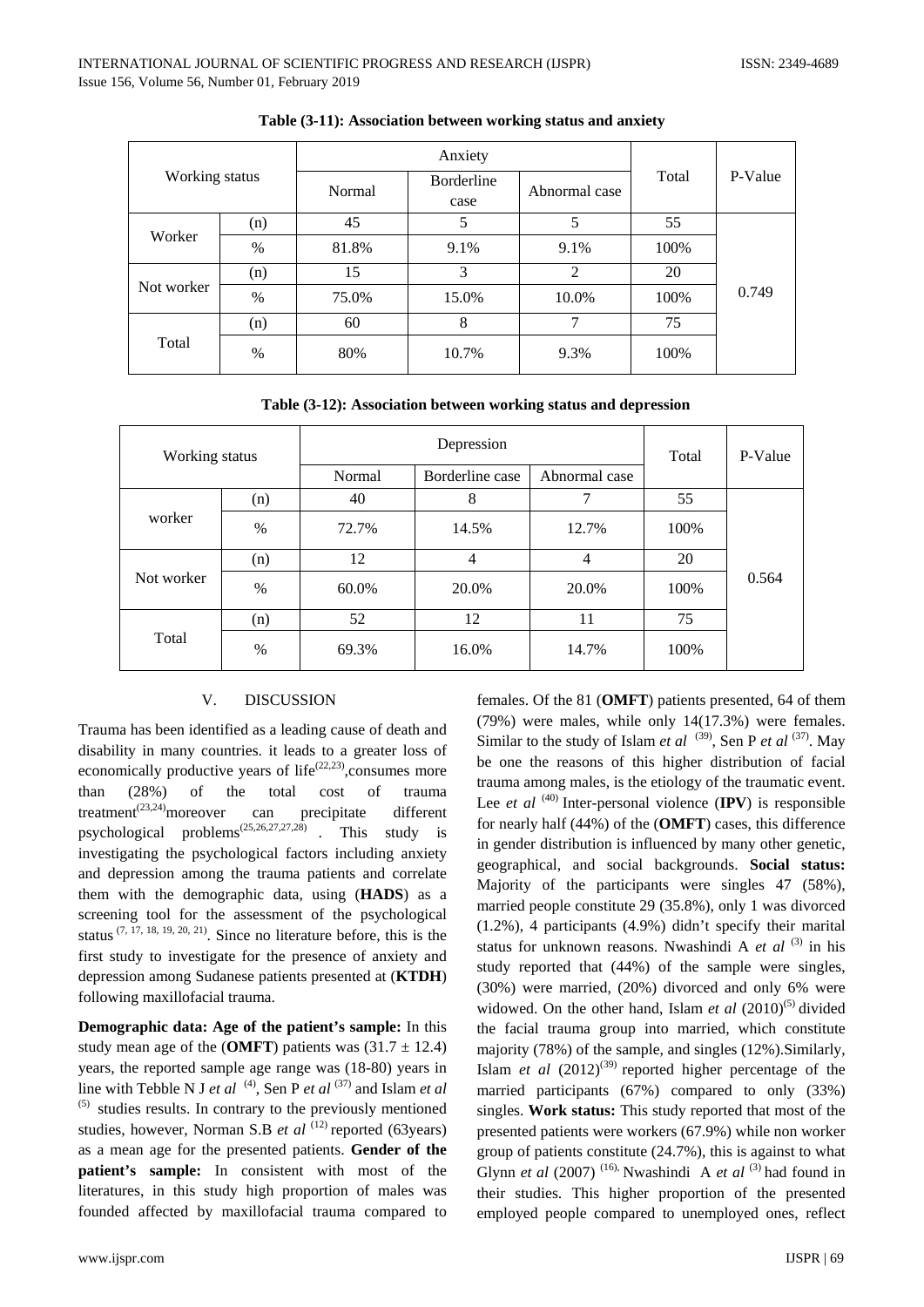that employed people are more prone to develop traumatic events than unemployed ones. **Education:** Different educational levels observed among the presented patients sample with university graduates constitutes (30.9%).However, (34.6%) studied till secondary schools, (18.5%) learned ill the primary schools, while illiterates who can't read or write constitute (13.6%).Gandjalikhan - Nassab S A *et al* <sup>(8)</sup> divided the patients sample into two categories only, patients has learned less than diploma constituted (60%) of the sample and who has more than diploma (40%). These observed different educational levels may be due to the various geographical backgrounds, Sudan is a big country with multiple socioeconomical variations.

**Prevalence of anxiety and depression:** In a total of 81 patients presented at (**KTDH**) following maxillofacial trauma, the current study found (8.6%) of them has anxiety while (13.6%) of them has depression. This result is supported by Hull A.M *et al* <sup>(13),</sup> Fabio Roccia *et al* <sup>(9)</sup>, Grant N *et al* <sup>(35)</sup> and Sen P *et al* <sup>(37)</sup>.

●In this study there is a highly significant positive correlation between anxiety and depression. An increase in anxiety leads to increase in depression.

**Correlation of anxiety and depression with demographic data:** A highly significant negative correlation was reported in this study between age and anxiety, an increase in age leads to decrease in anxiety, although, no significant correlation found between age and depression. Fabio Roccia *et al* (2005)<sup>(9)</sup>, Tebble N J  $(2004)$ <sup> $(38)$ </sup> in contrary to our study suggested that age didn't have a significant effect on anxiety. The current study suggested no significant correlation between gender and anxiety, depression. Studies in line with this study like David F.Tolin *et al*, Lioyd *et al*, Xuetaly *et al* and Tebble N J *et al* <sup>(29, 30, 31, 38)</sup>. A study of Andersen, Maksud *et al*<sup>(41)</sup>, Newell *et al*<sup>(42)</sup> Breslau and Kessler *et al*<sup>(33)</sup> suggested that gender can affect the patient vulnerability to develop (**PTSD**). Despite of the small size of females in some studies, researchers suggested that females are more prone to develop psychological disorders and this may be due to the biological variations between males and females, like hormones and genes <sup>(44)</sup>. The behavioral response toward any stressful events is different between the two genders; males tend to isolate themselves, watching TV, sports, praying, and drinking alcohol, while women tend prolong the negative feelings by crying, self blaming  $(45)$ . A significant relationship was found between the social status and anxiety (P value  $\leq 0.05$ ) although no significant correlation between the social status and depression, this result is in line with Nwashindi A *et al*<sup>(3)</sup>, Everson *et al*  $(32)$ , and Newell *et al*  $(42)$ , but Tebble N J *etal* (2004)  $(38)$ support even distribution of psychological disorders between people living alone or those who live among

families and friends. In this study a highly significant negative correlation was found between anxiety and education, value˂0.05, which means highly educated patients, has less anxiety. But no significant correlation was reported between education and depression in contrary to Fabio Roccia *et al* (9). this study found no significant association between employment, anxiety, depression and opposite to Nwashindi A *et al* <sup>(3)</sup>, Glynn (2007)<sup>(16)</sup>, and Deborah *et al* <sup>(34)</sup>.

**Conclusion**: The current study concluded that anxiety and depression are common in Sudanese following maxillofacial trauma. The correlation between anxiety and depression was significant (positive), means an increase in anxiety leads to increase in depression. Although, a significant negative correlation between anxiety and age means an increase in age leads to decrease in depression, the relationship between age and depression was not significant. It's also found that the social status can affect the patient's vulnerability to develop anxiety; singles are more prone to develop anxiety in comparison with married people. Finally, this study reported a significant negative correlation between anxiety and education; it's found that highly educated patients have less anxiety.

**Future scopes**: Since there is no enough literature supporting trauma patient needs for psychological assessment, further researches and studies is mandatory. Routine psychological screening should be stressed to facilitate early diagnosis, intervention, treatment. Increase the awareness of specialists by the effect of trauma upon body image and psychological wellbeing despite the type or the size of the injury. More over the nurse, medicals, and people around the patient, all of them should be aware of these possible complications so as to promote early physical recovery, and decrease the associated Co morbidity of them. A trauma center with communication between trauma specialist, psychotherapist, reconstructive surgeon and plastic surgeon will give much better outcomes.

#### VI. REFERENCES:

1. Zargar M, Khaji A, Kharbakhsh M, Zarei MR. Epidemiology Study of Facial Injuries During A 13 Month of Trauma Registry in Tehran. Indian J Med Sci, 2004; 58(3): 109-114.

2. Alvi A, Dohetry B, Lewen G, Facial Fractures and Concomitant Injuries in Trauma Patients. The Laryngeoscope, 2003; 113(1): 102-106.

3.Nwashindi A, Dim EM, Saheeb BD. Anxiety and Depression among Adult Patients with Facial Injury in a Nigerian Teaching Hospital. Int J Med Biomed Res ,2014;3(1):5-10.

4. Tebble NJ, Adams R, Thomas DW, Price P. Anxiety and Self Consciousness in Patients with Facial Lacerations one Week and Six Months later. British Journal of Oral and Maxillofacial Surgery, 2006; 44(6):520-5.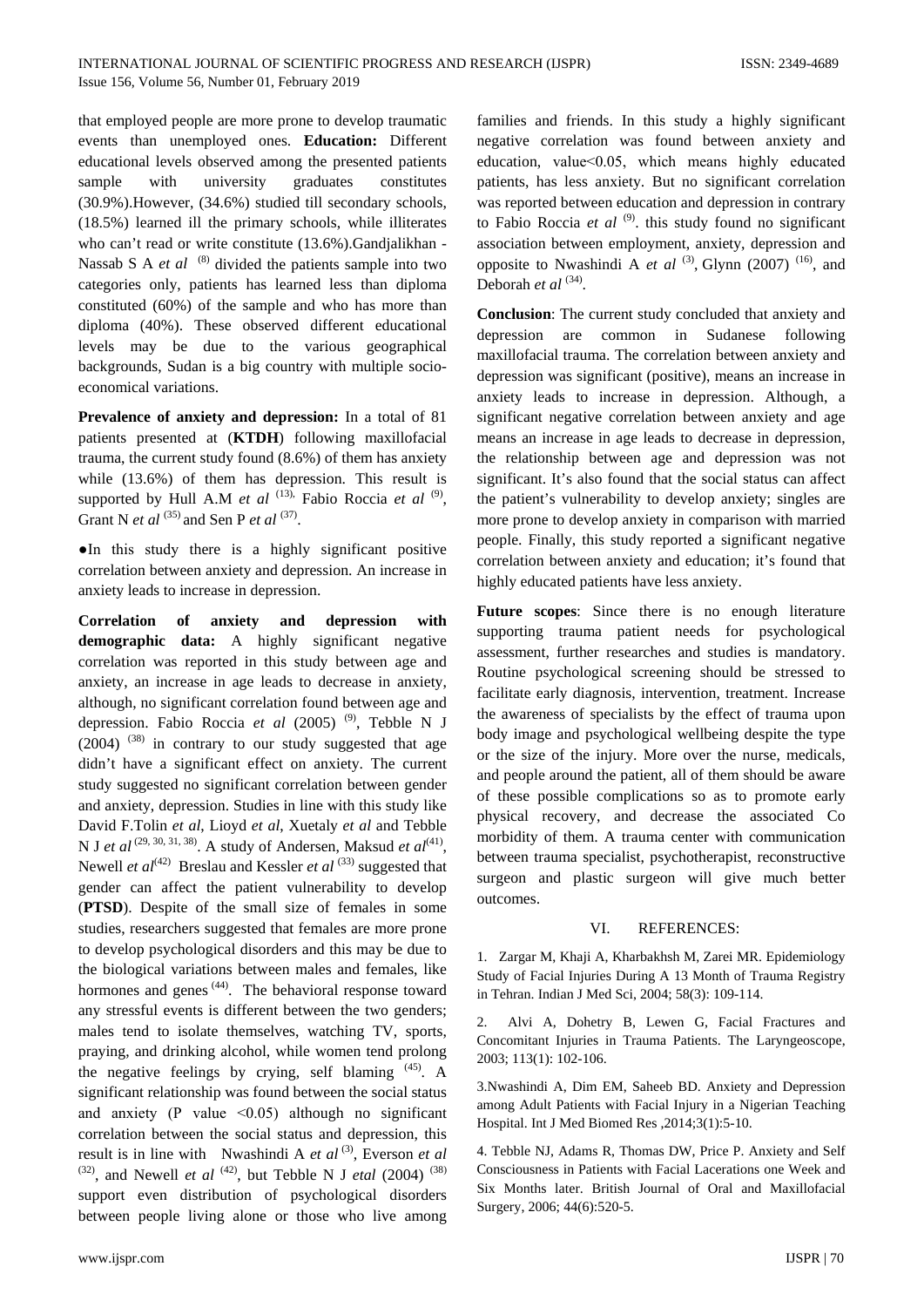5. Islam S, Ahmed M, Walton GM, Dinan TG, Hoffman GR.The Association between Depression and Anxiety Disorders following Facial Trauma-A Comparative Study Injury, J.injury,2010;41(1):92-96.

6. Mirghani H O, Mohammed O S, Sadallah A M. Prevalence of Depression Among Sudanese Patients with Type 2 Diabetes Mellitus, Sudan Journal of Medical science ,2014;9(3):151-155.

7. Prashanth N T , Raghuveer H P , Dilip kumar, Shobha E S , Vinod Rangan, Rao T S S , Anxiety and Depression in facial injuries: a comparative study. Journal of International Oral Health, 2015; 7(9):94-100.

8. Gandjalikhan-Nassab S, Sameirad S,vakil-Zadeh M,Habib-Aghahi R, Alsadat-Hashemipour M. Depression and Anxiety Disorders in a Sample of Facial Trauma: A Study from Iran. Medecine Oral Patologia Oral yCirugia bucal, 2016; 21(4):477- 82.

9. Roccia F, Dellacqua A, Angelini G, Berrone S. Maxillofacial Trauma and Psychatric Sequalae: Post-traumatic Stress Disorder. Journal of Craniofacial Surgey, 2005 ; 16(3):355-60.

10. Conforte J, Alves C, Sanchez M, Ponzoni D. Impact of Trauma and Surgical Treatment on the Quality of Life of Patients with Facial Fractures. International Journal of Oral and Maxillofacial Surgery, 2016; 45(5):575-81.

11. Ukpong D, Ugboko V, Ndukwe K, Goblahan O. Health related quality of life in Nigerian Patients with facial trauma and controls: A preliminary survey .British Journal Of oral and maxillofacial surgery, 2008; 46(4):297-300.

12. Norman S B , stein M B, Dimsdale J E, Hoyt D B .pain in the aftermath of trauma is a risk factor for post traumatic stress disorder. Journal of psychological medicine, 2008; 38(4); 533- 542.

13. Hull AM, lowe T, Finlay PM. The Psychological Impact of Maxillofacial Trauma: an Overview of Reactions to Trauma. Oral surgery, Oral medicine, Oral pathology, Oral radiology, and Endodontology, 2003; 95(5):515-20.

14. Hull A, Lewe T, Delvin M, Finaly P, Koppel D, Stewart AM. Psychological Consequences of Maxillofacial Trauma: A Preliminary Study. British Journal of Oral and Maxillofacial Surgery, 2003; 41(5):317-22.

15. Holbrook TL, Hoyt DB, Stein MB, Sieber WJ. Perceived Threat to Life Predicts Post Traumatic Stress Disorder after Major Trauma: Risk factors and functional outcome. The Journal of Trauma: Injury, Infection, and Critical Care, 2001; 51(2):287- 93.

16. Glynn SM, Shetty V, Elliot-Brown K, Leathers R, Belin TR, Wang J. chronic Posttraumatic Stress Disorder after facial injury: A 1year Prospective cohort study. The Journal of Trauma: Injury, Infection, and critical care, 2007; 62(2):410-418.

17. Hassan HA, Suriya MO, Al-Aseri ZA, Hasan M, Khalid N, Sheikh SA. Feasibility of using Arabic Hospital Anxiety and Depression Scale(HADS) to assess Anxiety and Depression among Patients Attending Accident and Emergency at a University Hospital setting in Riyadh, Saudi Arabia. Pak J MedSci, 2015; 31(6):1366-1371.

18. Bjelland I, Dahl AA, Haug TT, Neckelmann D. The validity of the hospital Anxiety and Depression Scale. An updated literature review. J of Psychosom Res, 2002; 52(2):69-77.

19. Herrmann C. International experiences with the Hospital Anxiety and

Depression Scale -a review of validation data and clinical results. J of Psychosom Res, 1997; 42(1):17-41.

20. Hlide Myhern, Qivind Ekeberg, kirsti toien, Susanne Karlsson, olav stokland. Post traumatic stress, anxiety and depression symptoms in patients during the first year post Intensive care unit discharge. Critical Care, 2010, 14(1).

21. Adriano Peris1, Manuela Bonizzoli1, Dario Iozzelli2, Maria Luisa Migliaccio1, Giovanni Zagli1\*, Alberto Bacchereti2, Marta Debolini2, Elisetta Vannini1, Massimo Solaro1, Ilaria Balzi1, Elisa Bendoni1, Ilaria Bacchi1, Valtere Giovannini3, Laura Belloni2. Early intra-intensive care unit psychological intervention promotes recovery from posttraumatic stress disorders, anxiety and depression symptoms in critically ill patients Peris et al. Critical Care2011; 15(1).

22. Abbas I, Ali K, Mirza YB. spectrum of mandibular fractures at a tertiary care dental hospital in Lahore, J Ayub Med college, Abottabad (JAMC), 2003;15(2):12-14.

23. Shahim FN, Cameron P, McNeil J J .Maxillofacial trauma in major trauma patients . ADJ ,2006 ; 51(3):225-2230

24. Hogg NJ, Stewart TC, Arm strong JE, Girotti MJ. Epidemiology of Maxillofacial injuries at trauma hospitals in Ontario, Canada between 1992 and 1997.J trauma ,2000; 49(3):425-432

25. Freedman S, Peri T, Brandes D, Sahar T, Orr SP, Pitman RK. Prospective study of posttraumatic stress disorder and depression following trauma .Am J Psychiatry, 1998; 155(5):630- 637.

26. O'Donnell M L, Creamer M, Bryant RA, Schnyder U, Shalev A. Posttraumatic disorders following injury: an empirical and methodological review. Clinical Psychology Review, 2003; 23(4):587-603.

27. O'Donnell ML, Creamer M, Pattison P, Atkin C. Psychiatric morbidity following injury .Am J Psychiatry, 2004; 161(3):507- 14.

28. Zatzick D F, Rivara F P, Nathens A B, Jurkovich G J , Wang J, Fan M, Russo J ,Salkever D S, Mackenzie E J. A nationwide US study of post-traumatic stress after hospitalization for physical injury [Internet]; Psychological Medicine,2007; 37(10):1469-1480

29. Tolin DF, Foa EB. Sex differences in trauma and post traumatic stress disorder: A quantitative review of 25years of research, Psychol Bull ,2006; 132(6):959-92.

30. Lloyd CE, Dyer PH, Barnett AH. Prevalence of Symptoms of Depression and Anxiety in A diabetes Clinic Population. Diabet Med, 2000; 17(3):198-202

31. Xu L, Ren J, Cheng M, Tang k, Dong M, Hou X, Sun L, Chen L. depressive symptoms and risk factors in Chinese persons with type 2 diabetes. Arch Med Res, 2004; 35(4):301-7.